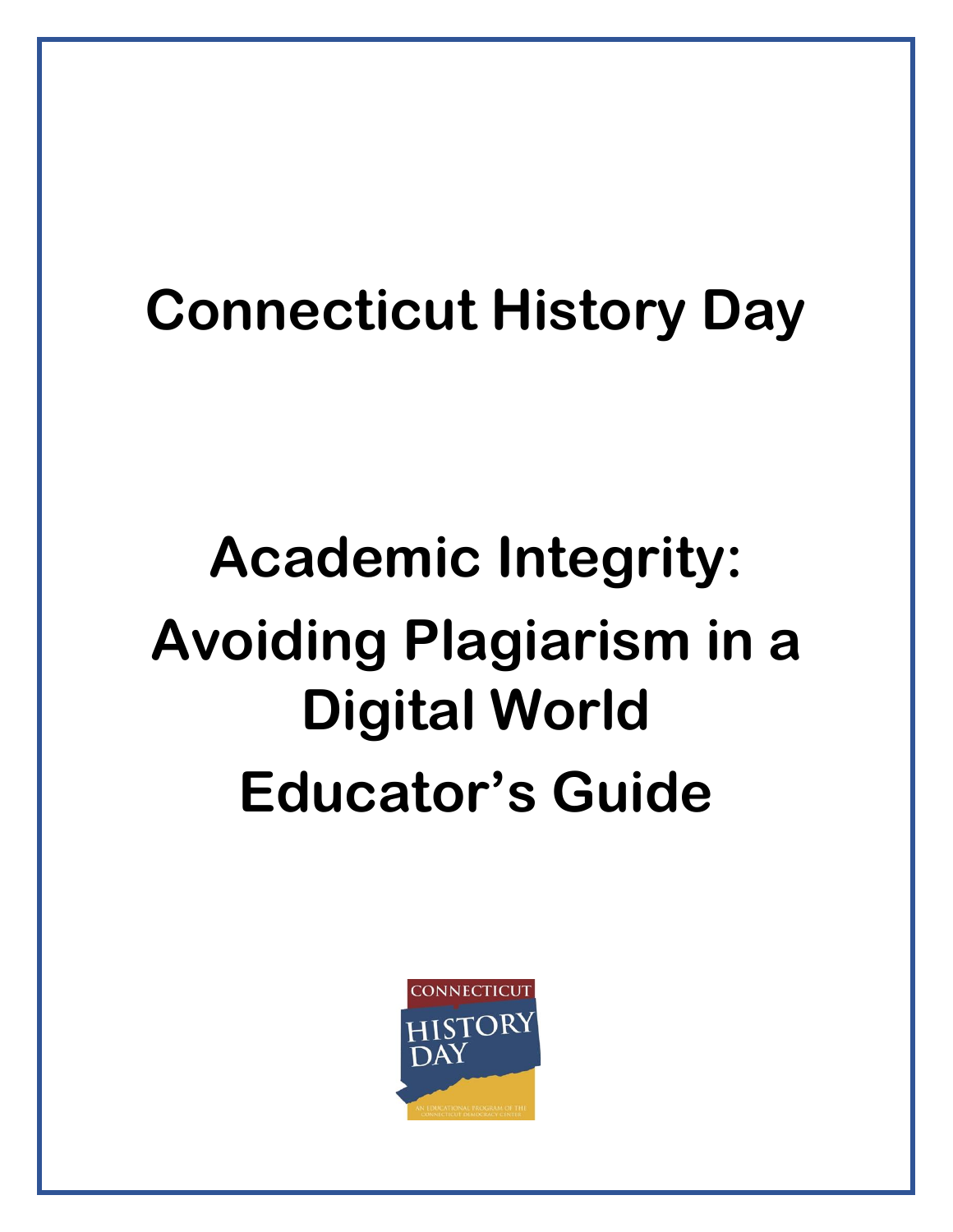## Table of Contents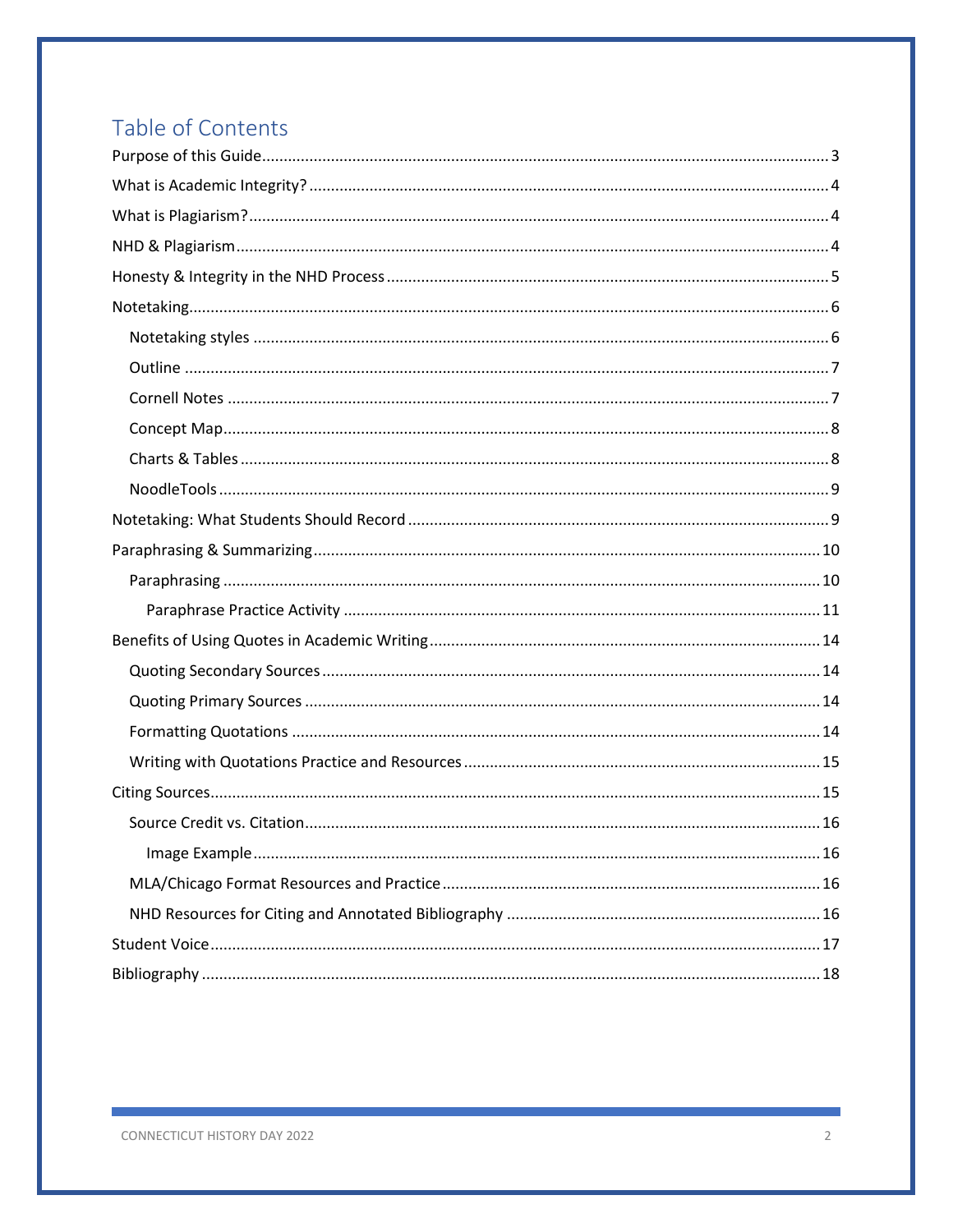## <span id="page-2-0"></span>Purpose of this Guide

NHD Judges and coordinators across the country have commented on the increase of occurrences involving overuse of secondary sources and potential plagiarism in History Day projects.

While most of these are minor examples, the instances of improper citations and obvious "copy and paste" are on the rise.

Our goals for this guide are to:

- Provide teachers with NHD-approved methods for taking notes throughout their research process, paraphrasing and quoting sources, and citing sources.
- Provide students the skills necessary to conduct themselves with honesty and academic integrity.
- Support students in the development of their own voice and set them on a path for positive habits of academic writing.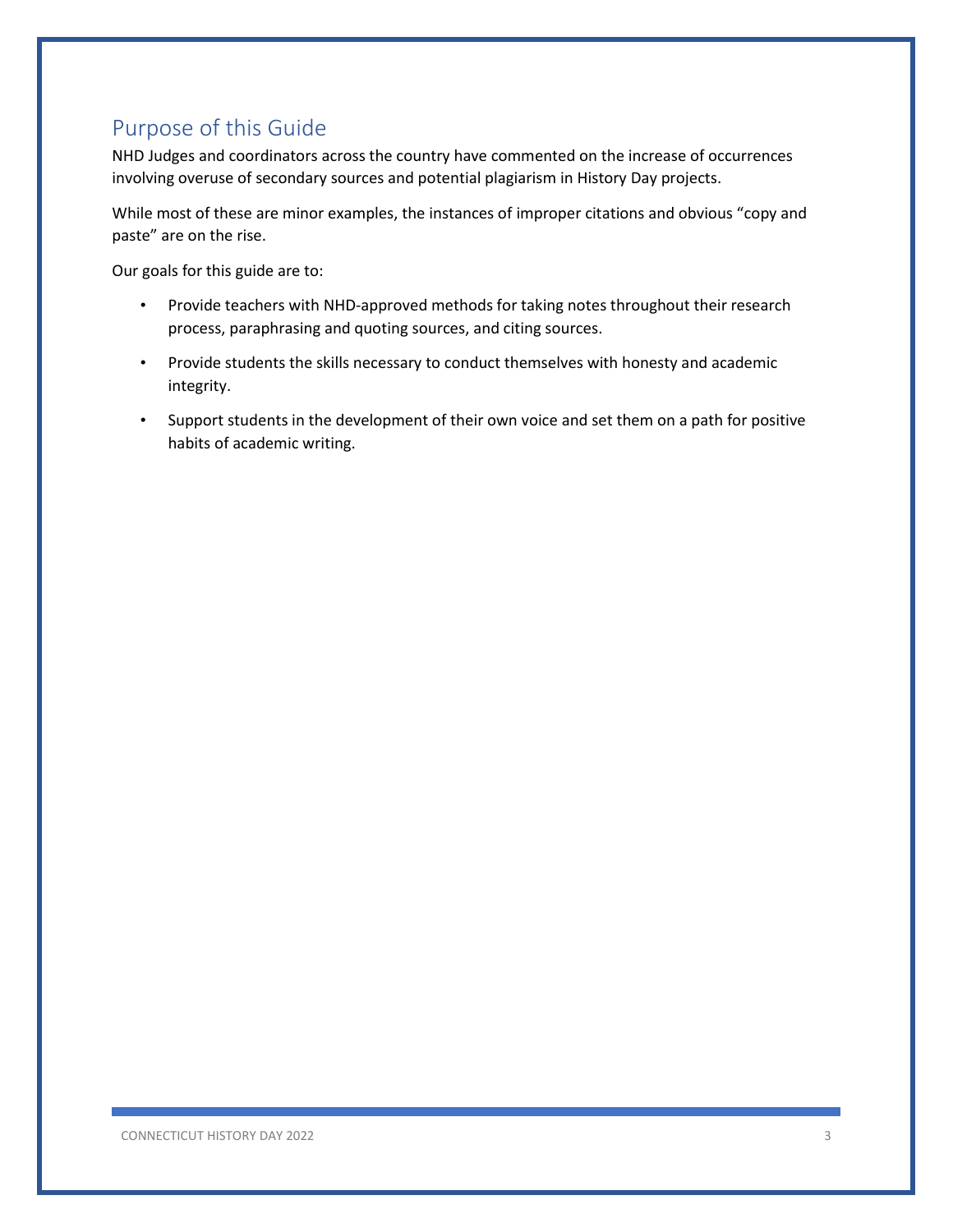## <span id="page-3-0"></span>What is Academic Integrity?

According to NHD, "academic integrity refers to the honesty and originality of your project." Students' projects must reflect:

- Their research
- Their analysis
- Their design
- Citation of all their sources

(NHD Rule Book, p. 12)



## <span id="page-3-1"></span>What is Plagiarism?

According to the Merriam-Webster Dictionary, plagiarism is defined as "the act of using another person's words or ideas without giving credit to  $e$  [pleig]  $n = 1$ . pe that person." (Merriam-Webster online dictionary)

## <span id="page-3-2"></span>NHD & Plagiarism

Rule 5 in the NHD Rule Book provides a definition of plagiarism and examples in context of a History Day project. A student having committed plagiarism in their project can be disqualified, so it important to understand how to avoid it. (p. 15)

- Turning in someone else's project as your own
- Failing to put quotation marks around direct quotes and include both a source credit and a proper citation of the source
- Failing to provide proper citations for all quoted and paraphrased material
- Failing to provide the sources for audio, video, or images used in your project
- Giving incorrect information about the source of a quote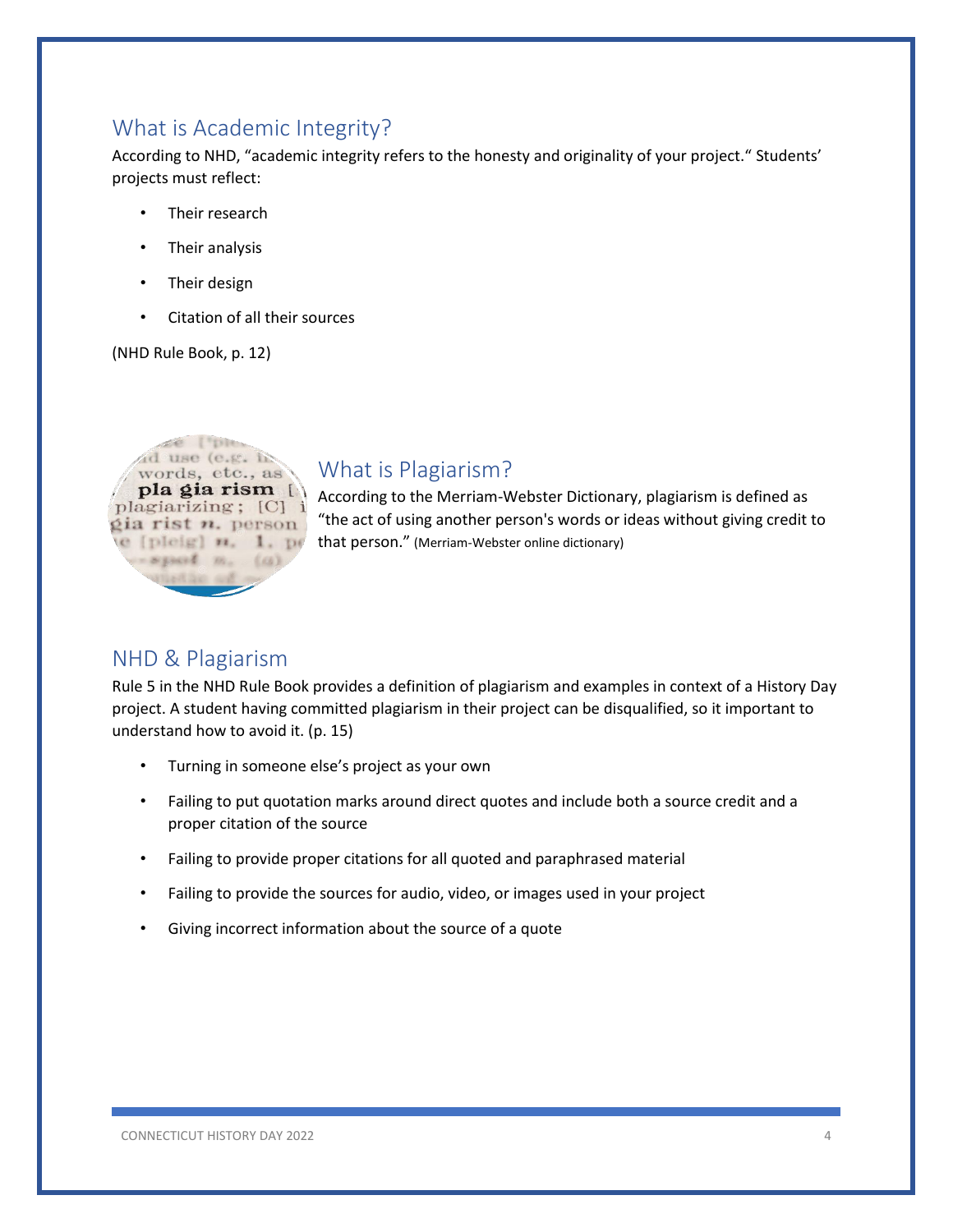## <span id="page-4-0"></span>Honesty & Integrity in the NHD Process

The History Day process incorporates how to successfully support a student's original ideas with those of historians. Many skills merge to help students develop integrity as academic writers. This guide provides instructional tips and activities for you to introduce and support your students with:

- Understanding what plagiarism looks like
- **Notetaking**
- Paraphrasing when gathering information
- Quoting a source
- Citing sources

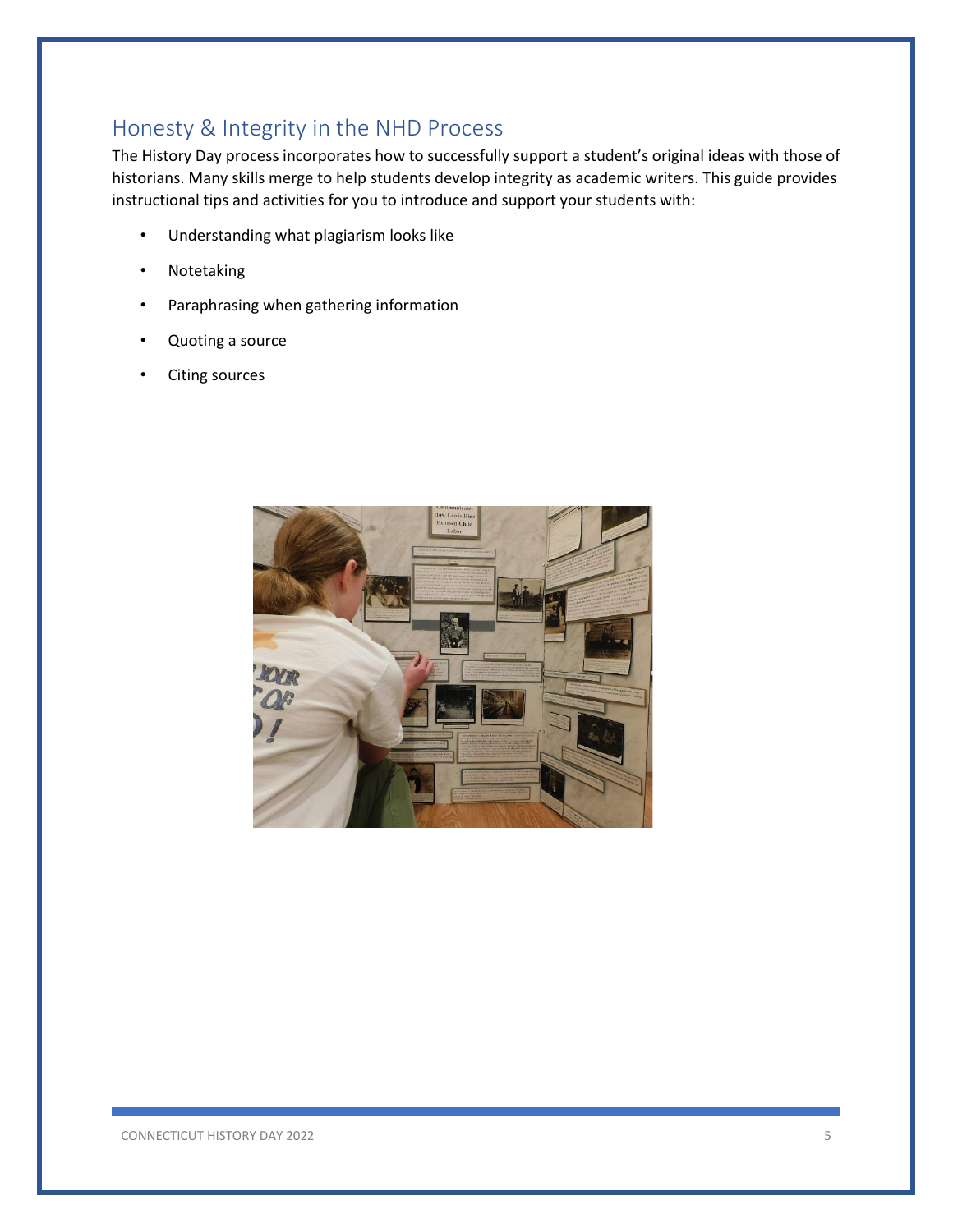## <span id="page-5-0"></span>Notetaking

Proper notetaking is the first line of defense against plagiarism. Whether students are reading a book written by a historian or a letter composed by Thomas Jefferson, their task to gather information is the same. To maintain their own voice throughout their project, students must learn how to do so from the beginning of the research process.

Students require a different skillset when reading nonfiction. Often, they are reading text written at a much higher level than their textbooks or teacher-selected materials. For this reason, students need to read in smaller chunks and give themselves time to understand and reflect on what they've read.

Younger students, or those new to research, may not know how to read a body of information and sift out the relevant information. The annual NHD theme graphic organizer offers research prompts to help students understand the types of questions they should be asking



and searching for. Once they understand what to look for, they will need a way to record their findings.

Notetaking is a skill that needs to be taught for students to have worthwhile information to build their NHD project upon. You may have a personal preference but keep in mind that not all students craft understanding the same way. Introduce a few styles of notetaking to your students and let them choose a style that best fits how they learn.

The first step in notetaking is to find a style that works best for students AND the information they're gathering. This guide reviews some of the more popular styles but is not meant to be an exclusive list.

#### <span id="page-5-1"></span>Notetaking styles

- Outline
- Cornell notes
- Concept map
- Charts/Tables
- NoodleTools (or note cards)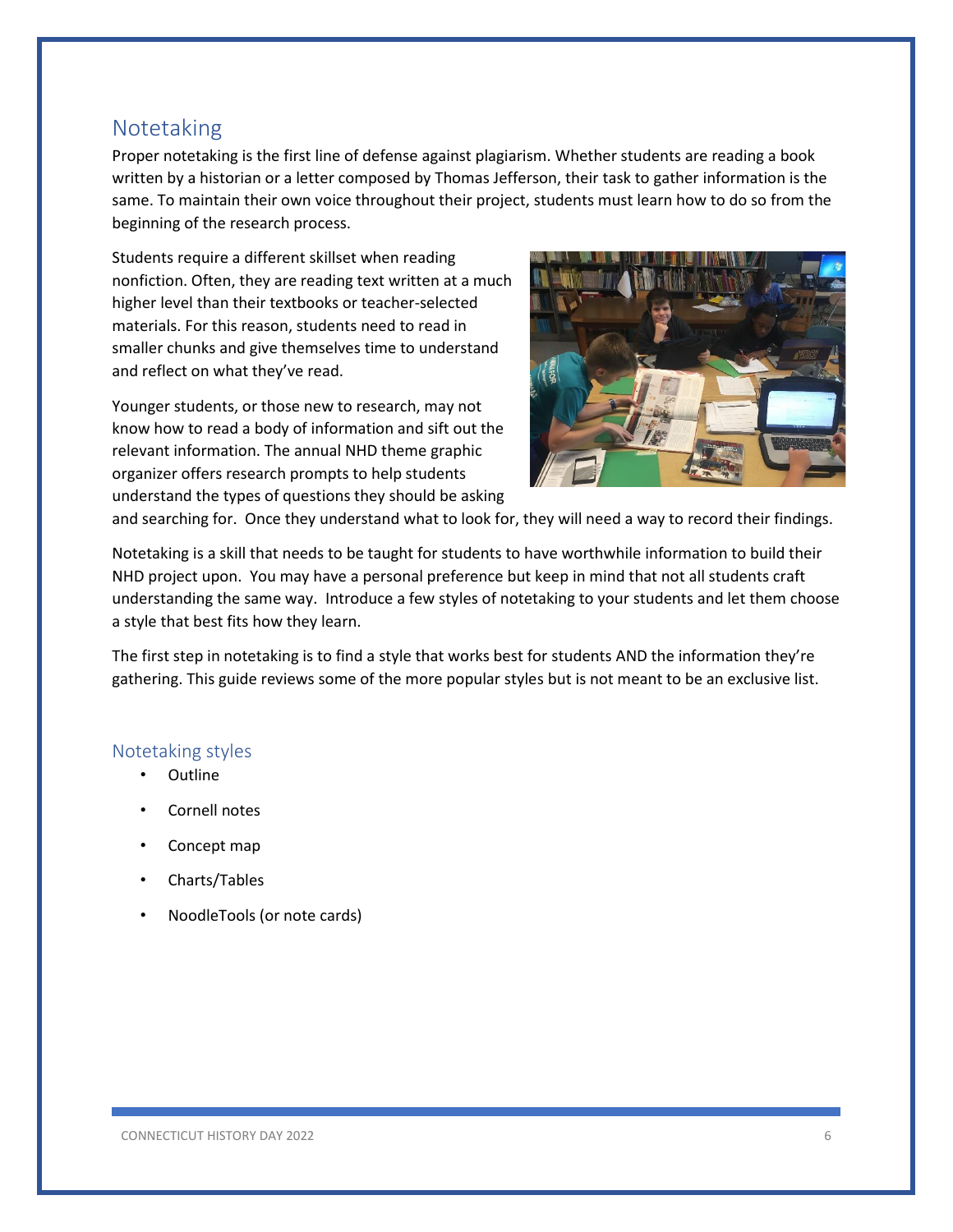#### <span id="page-6-0"></span>**Outline**

- Advantages
	- Well-organized
	- Easy to review
- Disadvantages
	- Must have knowledge of source's structure
	- Difficult to reorganize



Tip: If your students are new to outlining, you may wish to have them practice with a familiar body of text and a shorter new item to help them learn how to identify the structure of a chosen text.

#### <span id="page-6-1"></span>Cornell Notes

- Advantages
	- Organized
	- Allows space for concepts, notes and questions
	- Encourages synthesizing of new information
- Disadvantages
	- Can be difficult to review notes



Tip: Minnesota History Day has created a Cornell Notes [template](https://www.mnhs.org/sites/default/files/historyday/teachers/curriculum-and-timeline/cornell_notes_overview_and_work_pages.pdf) for History Day students.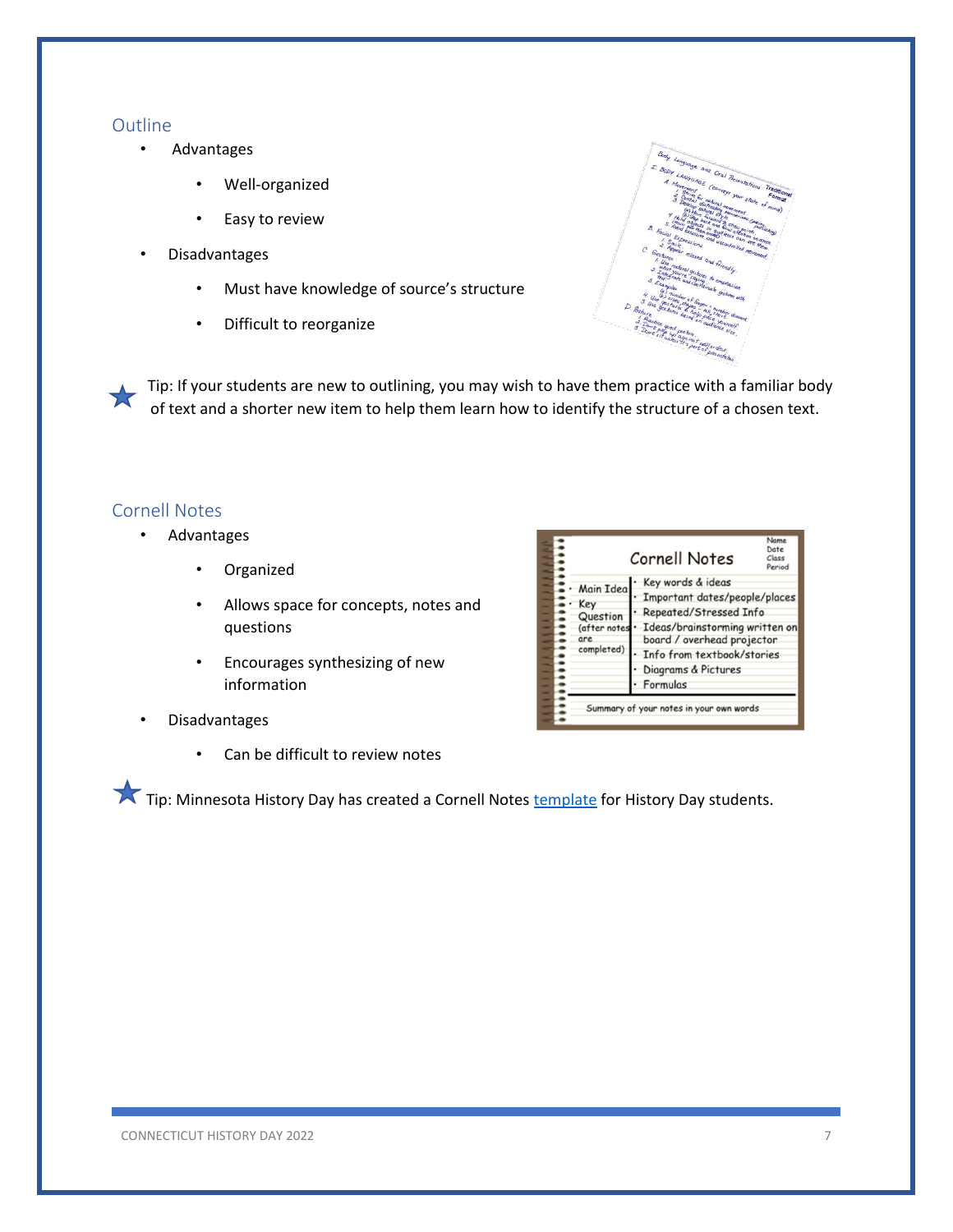#### <span id="page-7-0"></span>Concept Map

- Advantages
	- Visual representation (hand-drawn or digital)
	- Information can be distinguished by color or shape
	- Connection between topics can be quickly indicated
- Disadvantages
	- Longer portions of text don't fit
	- Can get disorganized or messy



Tip: Concept maps can easily be created on paper or within a Word or Google Doc.

#### <span id="page-7-1"></span>Charts & Tables

- Advantages
	- Helps extract main ideas
	- Good for comparisons
	- Less writing
	- Easy to review
- Disadvantages
	- Small spaces for writing
	- Must know content in advance to set up chart

Tip: Creating a table or chart in a Word, Excel or Google file can make it easy to adjust the writing space for each cell.

|                    | WAR          | COUNTRICS                         | LEMDERS                                    | SIGHIFICANES            |  |
|--------------------|--------------|-----------------------------------|--------------------------------------------|-------------------------|--|
| DATES<br>1939-1945 | WORLD WAR II | GERMANY<br>JAPAN<br>GREAT BRITAIN | ADOUG HITLER<br><b>JOSEPH D'ALIN</b>       | <b>BLAMBLAN</b><br>BLAW |  |
|                    |              | RUSSIA<br>USA<br>FRANCE           | <b>FLAKUN COUNTRY</b><br>WINSTON CAVELLILL |                         |  |
|                    |              | POLAND<br>and more                |                                            |                         |  |
|                    | KOREAN WAR   | KOREA                             | <b>HARRY TRUNK</b>                         |                         |  |
| $1950 - 1953$      |              | USA<br>CHINA                      |                                            | KIM IL-SUNK             |  |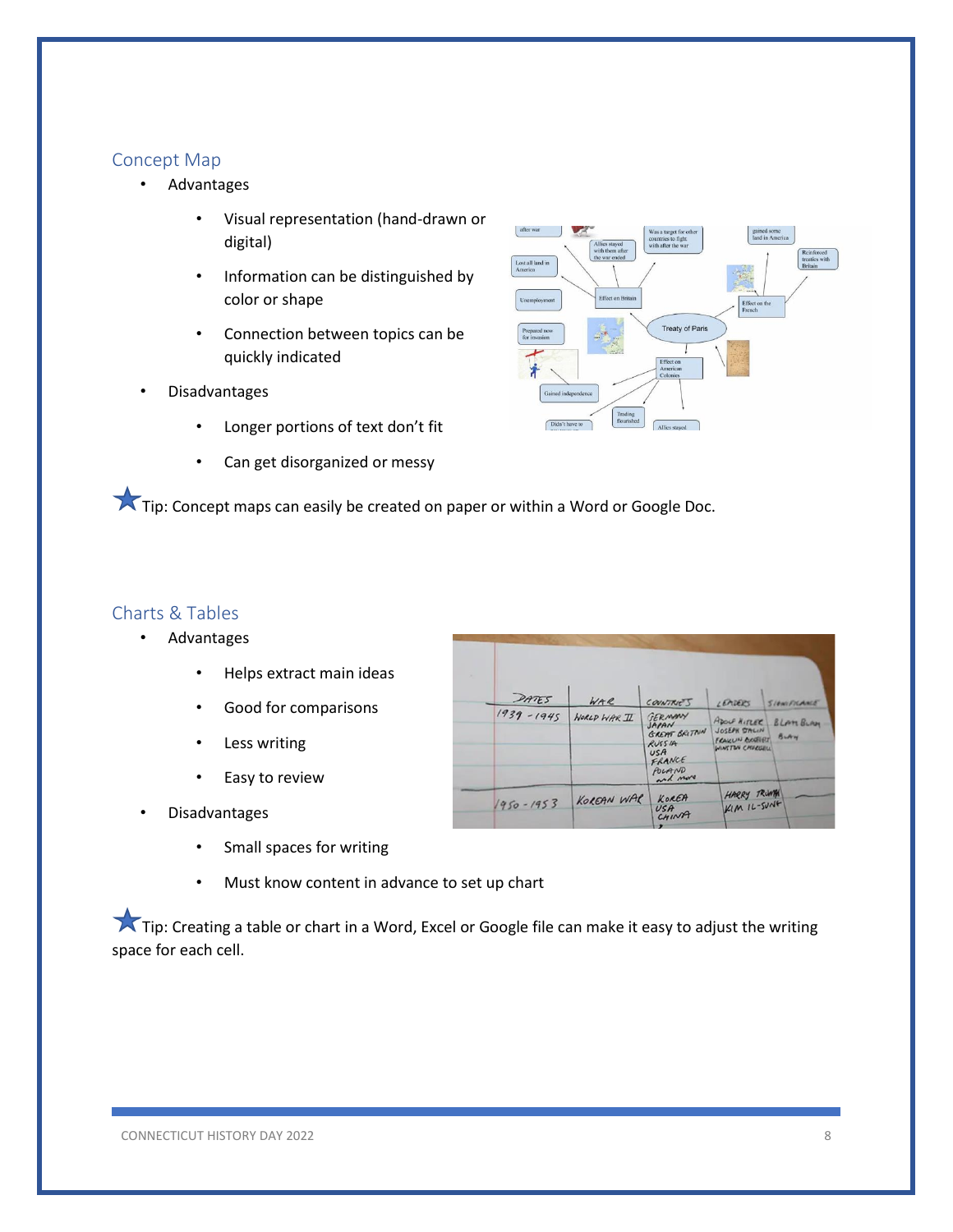#### <span id="page-8-0"></span>NoodleTools

- Advantages
	- Digital format makes for easier recording of online sources
	- Facilitates real time collaboration and feedback
- Disadvantages:
	- Notes are housed entirely online



- Requires paid subscription (individual plans available if your school doesn't have one)
- $\star$  Tip: NHD has created [a video tutorial](https://youtu.be/u-6jKpvC9gg) for NoodleTools.
- $\star$  Tip: A no-tech option is to have students take notes on index cards or one of the History Day note templates. The [CHD Student Handbook](https://www.historydayct.org/uploads/2/5/6/0/25607955/2021-22_chd_student_handbook.pdf) offers a Research Worksheet on page 45. The [NHD-Library of Congress Guide to Student Research and Historical Argumentation](https://www.nhd.org/sites/default/files/NHD_LoCTeacherGuide_082521_digital_webready_updated.pdf) offers a research notecard template on page 70.

## <span id="page-8-1"></span>Notetaking: What Students Should Record

Regardless of the notes format, students should be recording the same information.

- Source information (everything needed to create bibliographic citation) + page number
- Topic
- Summary or Paraphrased passage
- Direct quote only if needed to capture author's exact words
- Record only ONE piece of information per bullet/card/box

It's important for students to have a purpose for their reading BEFORE they begin taking notes. Whether they are gathering general information about their topic or are diving in for more advanced research, make sure they have identified research questions. These research questions will provide focus for their reading and prevent them from recording unnecessary details.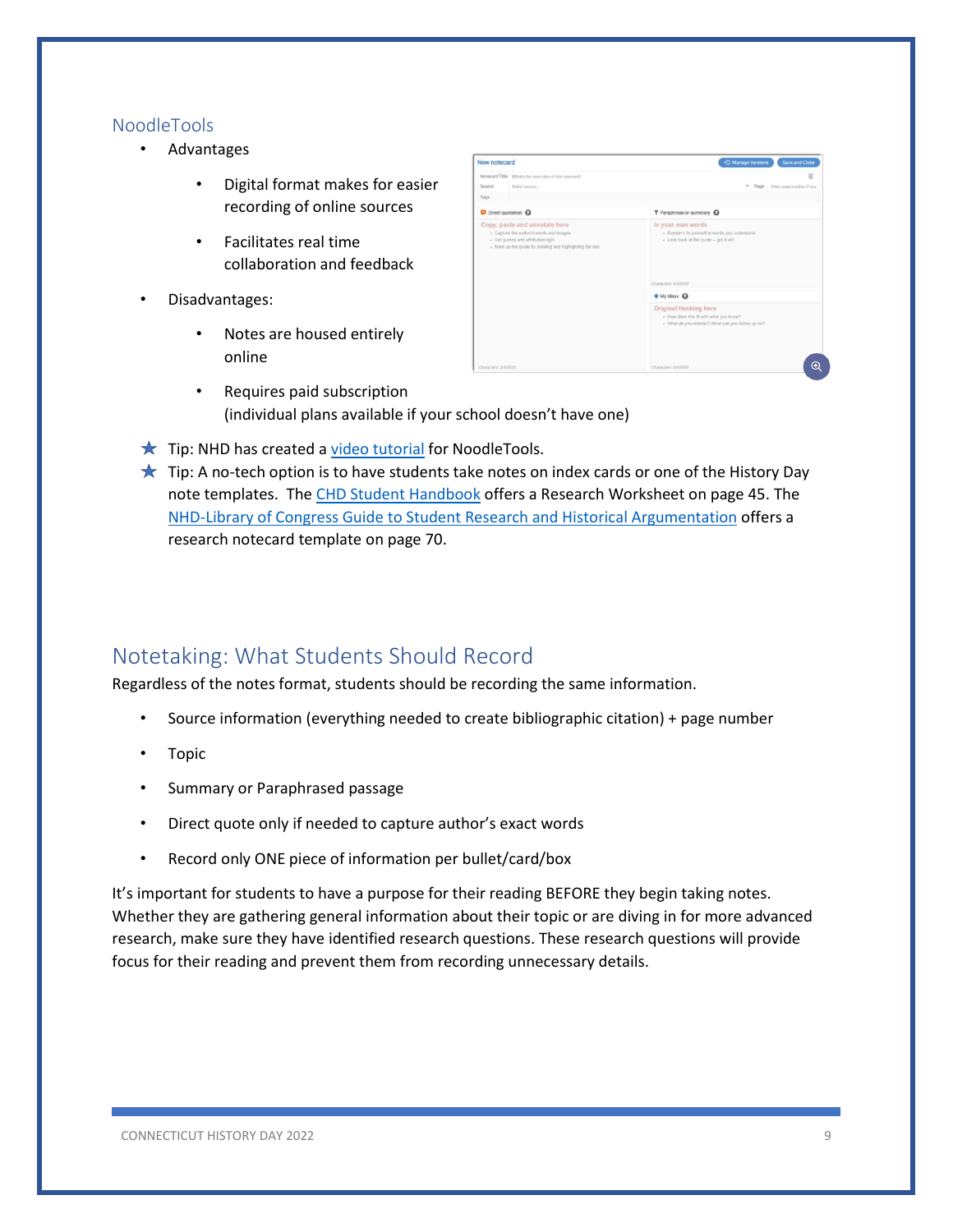## <span id="page-9-0"></span>Paraphrasing & Summarizing

Paraphrasing and summarizing are skills necessary for academic writing. As part of the NHD process students have to distinguish their ideas from those of other, beginning with what they write down in their notes. Paraphrasing is a complex process of changing both the structure and word choice of an author's passage, whereas summarizing is restatement of only the main ideas.



#### <span id="page-9-1"></span>Paraphrasing

Students new to academic writing may require some practice with paraphrasing prior to conducting research for their NHD project. These resources offer short activities for students to try their hand at paraphrasing.

- [Paraphrasing Exercises](https://1.cdn.edl.io/j5K9XyMSrF4Cvj7TXZIvRhS4NAdXMoe21RAdrjBR8LxlMBwl.pdf)
- [Purdue Writing Lab Paraphrasing Exercises](https://owl.purdue.edu/owl/research_and_citation/using_research/paraphrase_exercises/index.html)

When students are ready to jump into their research and notetaking, offer these helpful tips.

- 1. Start by reading a brief passage to get a feel for the author's style and language. Then re-read the passage to check for understanding.
- 2. **Reword:** use synonyms for words or phrases whenever you can
- 3. **Rearrange:** It's OK to rearrange words and ideas in a sentence or paragraph if the meaning remains the same.
- 4. **Realize:** some words or phrases can't be changed (names, dates, etc.), but you can still use your voice to paraphrase differently.
- 5. **Recheck:** always check the original source to verify you have maintained the meaning. (Lynette and Noack, *Minds in Bloom*)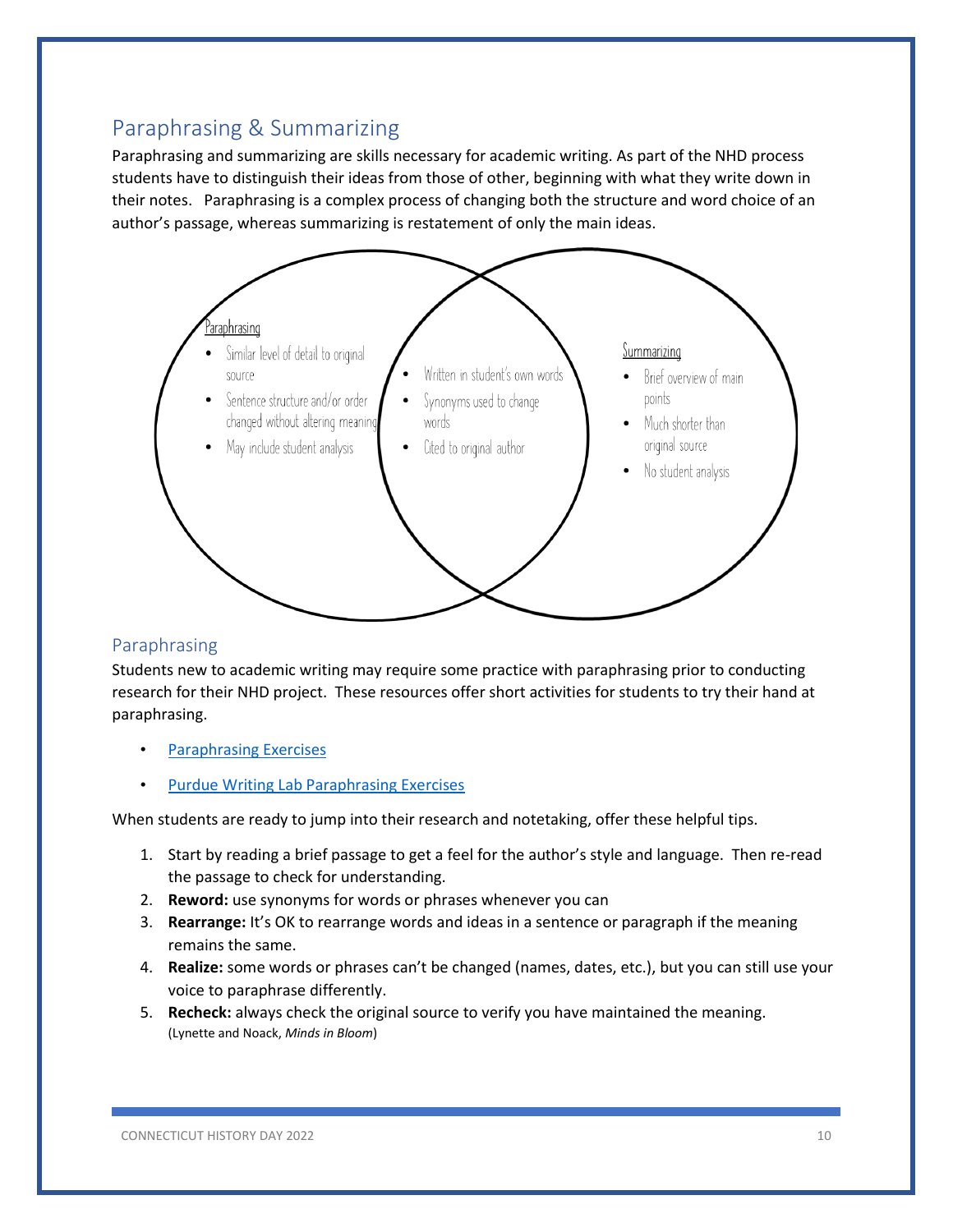When they are ready to write their final copy:

- Use notes to develop complete sentences
- Include the source credit
- Verify with the original text that they paraphrased correctly and used their own voice.

#### <span id="page-10-0"></span>Paraphrase Practice Activity

We have included a brief practice activity for you to present to your students. Example #1 is one complex sentence. Example #2 is a full paragraph. Provide students with the handout so they can write their responses. The examples' original text and paraphrase are also included in the PowerPoint slides which you can project for class viewing and discussion.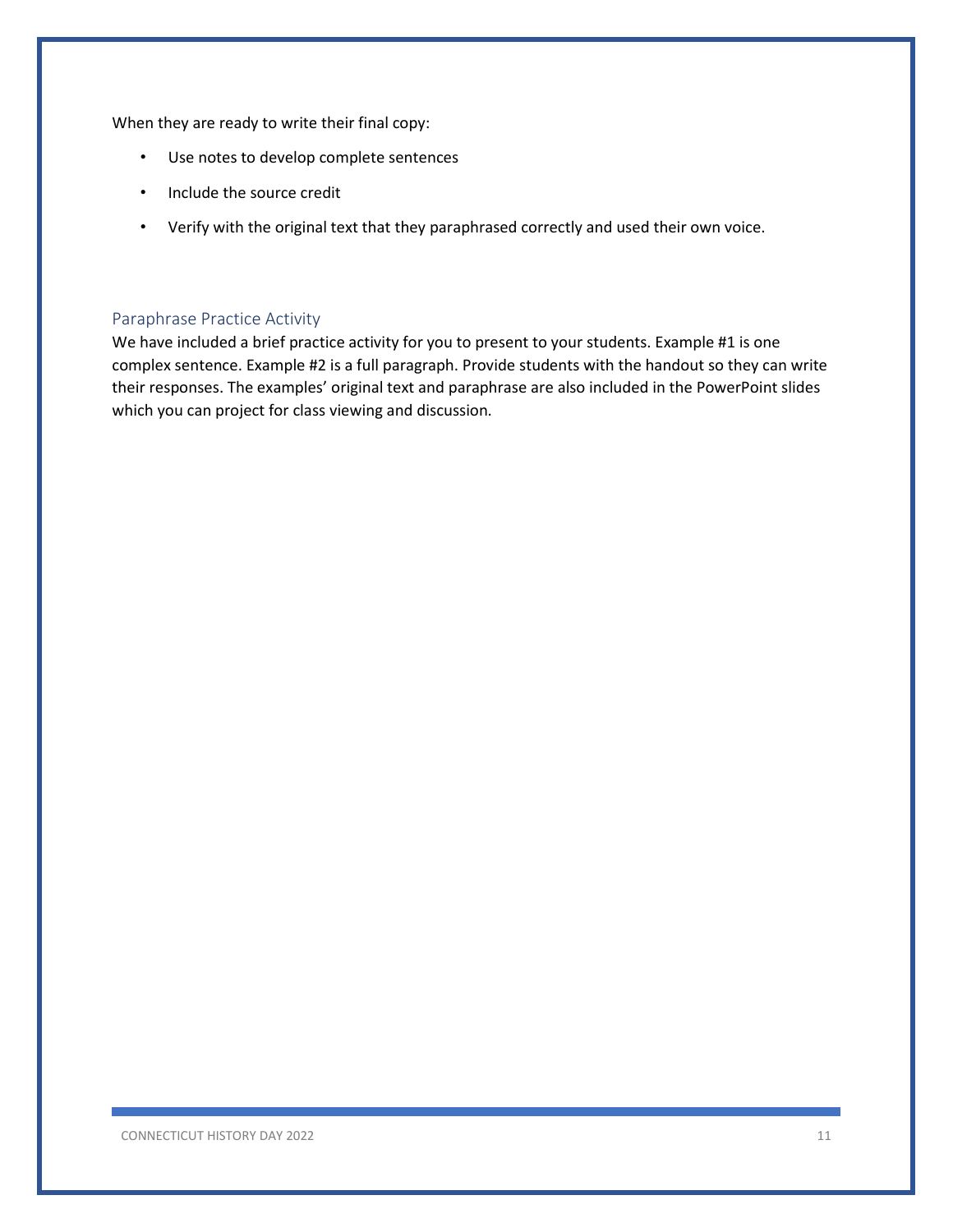**Student Name \_\_\_\_\_\_\_\_\_\_\_\_\_\_\_\_\_\_\_\_\_\_\_\_\_\_\_\_\_ Class \_\_\_\_\_\_\_\_\_\_ Date \_\_\_\_\_\_\_\_\_\_\_\_**

## **Paraphrase Like a Pro**

Paraphrasing is an important skill when using information you've gathered from research. Keep these tips in mind as you read and paraphrase the passages below:

- **Reword:** use synonyms for words or phrases whenever you can.
- **Rearrange:** It's OK to rearrange words and ideas in a sentence or paragraph if the meaning remains the same.
- **Realize:** some words or phrases can't be changed (names, dates, etc.), but you can still use your voice to paraphrase differently.
- **Recheck:** always check the original source to verify you have maintained the meaning.
- **Changing only one or two words is not an acceptable form of paraphrasing.**

-----------------------------------------------------------------------------------------------------------------------------------------



**Example #1 "November 23: Connecticut's First African-American Civil War Regiment," [Today in CT History](https://todayincthistory.com/2021/11/23/november-23-connecticuts-first-african-american-civil-war-regiment-4/)**

ORIGINAL TEXT:

In late May of 1863, nearly six months after President Abraham Lincoln's Emancipation Proclamation declared that all black men and women in slave-holding Confederate states were free, the Federal government created the Bureau of Colored Troops, effectively authorizing the use of black troops throughout the Union Army.

MY PARAPHRASE: (Write your paraphrasing of this passage here.)

\_\_\_\_\_\_\_\_\_\_\_\_\_\_\_\_\_\_\_\_\_\_\_\_\_\_\_\_\_\_\_\_\_\_\_\_\_\_\_\_\_\_\_\_\_\_\_\_\_\_\_\_\_\_\_\_\_\_\_\_\_\_\_\_\_\_\_\_\_\_\_\_\_\_\_\_\_\_\_\_\_\_\_\_\_ \_\_\_\_\_\_\_\_\_\_\_\_\_\_\_\_\_\_\_\_\_\_\_\_\_\_\_\_\_\_\_\_\_\_\_\_\_\_\_\_\_\_\_\_\_\_\_\_\_\_\_\_\_\_\_\_\_\_\_\_\_\_\_\_\_\_\_\_\_\_\_\_\_\_\_\_\_\_\_\_\_\_\_\_\_ \_\_\_\_\_\_\_\_\_\_\_\_\_\_\_\_\_\_\_\_\_\_\_\_\_\_\_\_\_\_\_\_\_\_\_\_\_\_\_\_\_\_\_\_\_\_\_\_\_\_\_\_\_\_\_\_\_\_\_\_\_\_\_\_\_\_\_\_\_\_\_\_\_\_\_\_\_\_\_\_\_\_\_\_\_ \_\_\_\_\_\_\_\_\_\_\_\_\_\_\_\_\_\_\_\_\_\_\_\_\_\_\_\_\_\_\_\_\_\_\_\_\_\_\_\_\_\_\_\_\_\_\_\_\_\_\_\_\_\_\_\_\_\_\_\_\_\_\_\_\_\_\_\_\_\_\_\_\_\_\_\_\_\_\_\_\_\_\_\_\_ \_\_\_\_\_\_\_\_\_\_\_\_\_\_\_\_\_\_\_\_\_\_\_\_\_\_\_\_\_\_\_\_\_\_\_\_\_\_\_\_\_\_\_\_\_\_\_\_\_\_\_\_\_\_\_\_\_\_\_\_\_\_\_\_\_\_\_\_\_\_\_\_\_\_\_\_\_\_\_\_\_\_\_\_\_ \_\_\_\_\_\_\_\_\_\_\_\_\_\_\_\_\_\_\_\_\_\_\_\_\_\_\_\_\_\_\_\_\_\_\_\_\_\_\_\_\_\_\_\_\_\_\_\_\_\_\_\_\_\_\_\_\_\_\_\_\_\_\_\_\_\_\_\_\_\_\_\_\_\_\_\_\_\_\_\_\_\_\_\_\_

After viewing the Example's Paraphrase, explain how your example is similar or different. How can you change your response to be a stronger paraphrasing of the original text?

\_\_\_\_\_\_\_\_\_\_\_\_\_\_\_\_\_\_\_\_\_\_\_\_\_\_\_\_\_\_\_\_\_\_\_\_\_\_\_\_\_\_\_\_\_\_\_\_\_\_\_\_\_\_\_\_\_\_\_\_\_\_\_\_\_\_\_\_\_\_\_\_\_\_\_\_\_\_\_\_\_\_\_\_\_ \_\_\_\_\_\_\_\_\_\_\_\_\_\_\_\_\_\_\_\_\_\_\_\_\_\_\_\_\_\_\_\_\_\_\_\_\_\_\_\_\_\_\_\_\_\_\_\_\_\_\_\_\_\_\_\_\_\_\_\_\_\_\_\_\_\_\_\_\_\_\_\_\_\_\_\_\_\_\_\_\_\_\_\_\_ \_\_\_\_\_\_\_\_\_\_\_\_\_\_\_\_\_\_\_\_\_\_\_\_\_\_\_\_\_\_\_\_\_\_\_\_\_\_\_\_\_\_\_\_\_\_\_\_\_\_\_\_\_\_\_\_\_\_\_\_\_\_\_\_\_\_\_\_\_\_\_\_\_\_\_\_\_\_\_\_\_\_\_\_\_ \_\_\_\_\_\_\_\_\_\_\_\_\_\_\_\_\_\_\_\_\_\_\_\_\_\_\_\_\_\_\_\_\_\_\_\_\_\_\_\_\_\_\_\_\_\_\_\_\_\_\_\_\_\_\_\_\_\_\_\_\_\_\_\_\_\_\_\_\_\_\_\_\_\_\_\_\_\_\_\_\_\_\_\_\_ \_\_\_\_\_\_\_\_\_\_\_\_\_\_\_\_\_\_\_\_\_\_\_\_\_\_\_\_\_\_\_\_\_\_\_\_\_\_\_\_\_\_\_\_\_\_\_\_\_\_\_\_\_\_\_\_\_\_\_\_\_\_\_\_\_\_\_\_\_\_\_\_\_\_\_\_\_\_\_\_\_\_\_\_\_ \_\_\_\_\_\_\_\_\_\_\_\_\_\_\_\_\_\_\_\_\_\_\_\_\_\_\_\_\_\_\_\_\_\_\_\_\_\_\_\_\_\_\_\_\_\_\_\_\_\_\_\_\_\_\_\_\_\_\_\_\_\_\_\_\_\_\_\_\_\_\_\_\_\_\_\_\_\_\_\_\_\_\_\_\_ \_\_\_\_\_\_\_\_\_\_\_\_\_\_\_\_\_\_\_\_\_\_\_\_\_\_\_\_\_\_\_\_\_\_\_\_\_\_\_\_\_\_\_\_\_\_\_\_\_\_\_\_\_\_\_\_\_\_\_\_\_\_\_\_\_\_\_\_\_\_\_\_\_\_\_\_\_\_\_\_\_\_\_\_\_

(Image credit: [ConnecticutHistory.org\)](https://connecticuthistory.org/connecticut-29th-mustered-into-service-today-in-history/)

CONNECTICUT HISTORY DAY 2022 12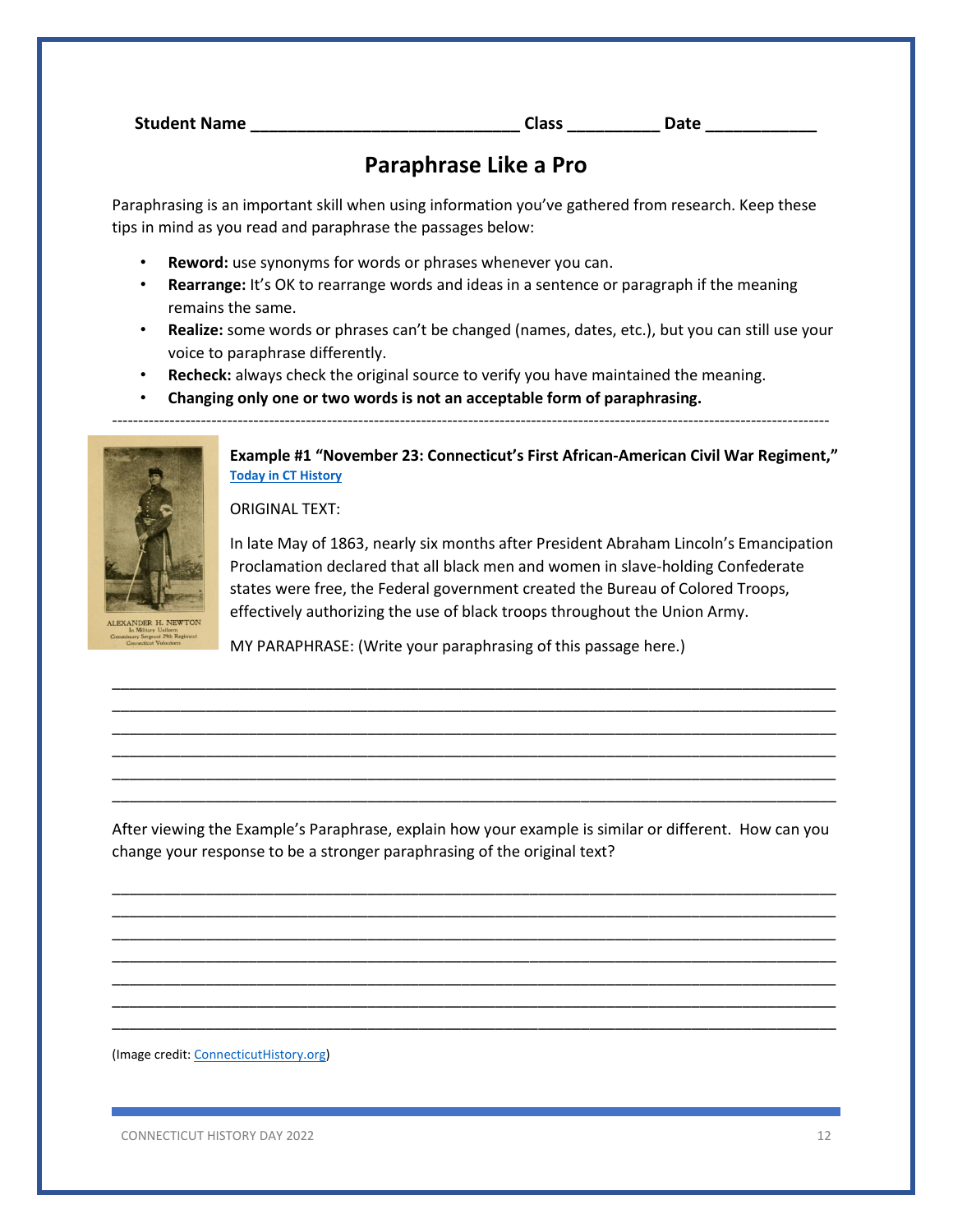

#### Example #2: "December 1: PEZ Candy Opens Wide in Orange," Today in CT History

**ORIGINAL TEXT:** 

The history of PEZ began in 1927, when an enterprising Austrian named Edward Haas created a new line of small peppermint candies. (The name "PEZ" comes from a playful abbreviation of "pfefferminz," the German word for "peppermints.") In the 1940s, Haas started marketing PEZ as an aid to help adults stop smoking and invented a small, slim dispenser for his mints that resembled a cigarette lighter. By the time PEZ debuted in the United States in the 1950s, Haas' company had expanded even further, offering candies in a variety of flavors and adding likenesses

of popular TV characters and film stars to dispensers to appeal to children.

MY PARAPHRASE: (Write your paraphrasing of this passage here.)

After viewing the Example's Paraphrase, explain how your example is similar or different. How can you change your response to be a stronger paraphrasing of the original text?

(Image credit SmithsonianMag.com)

CONNECTICUT HISTORY DAY 2022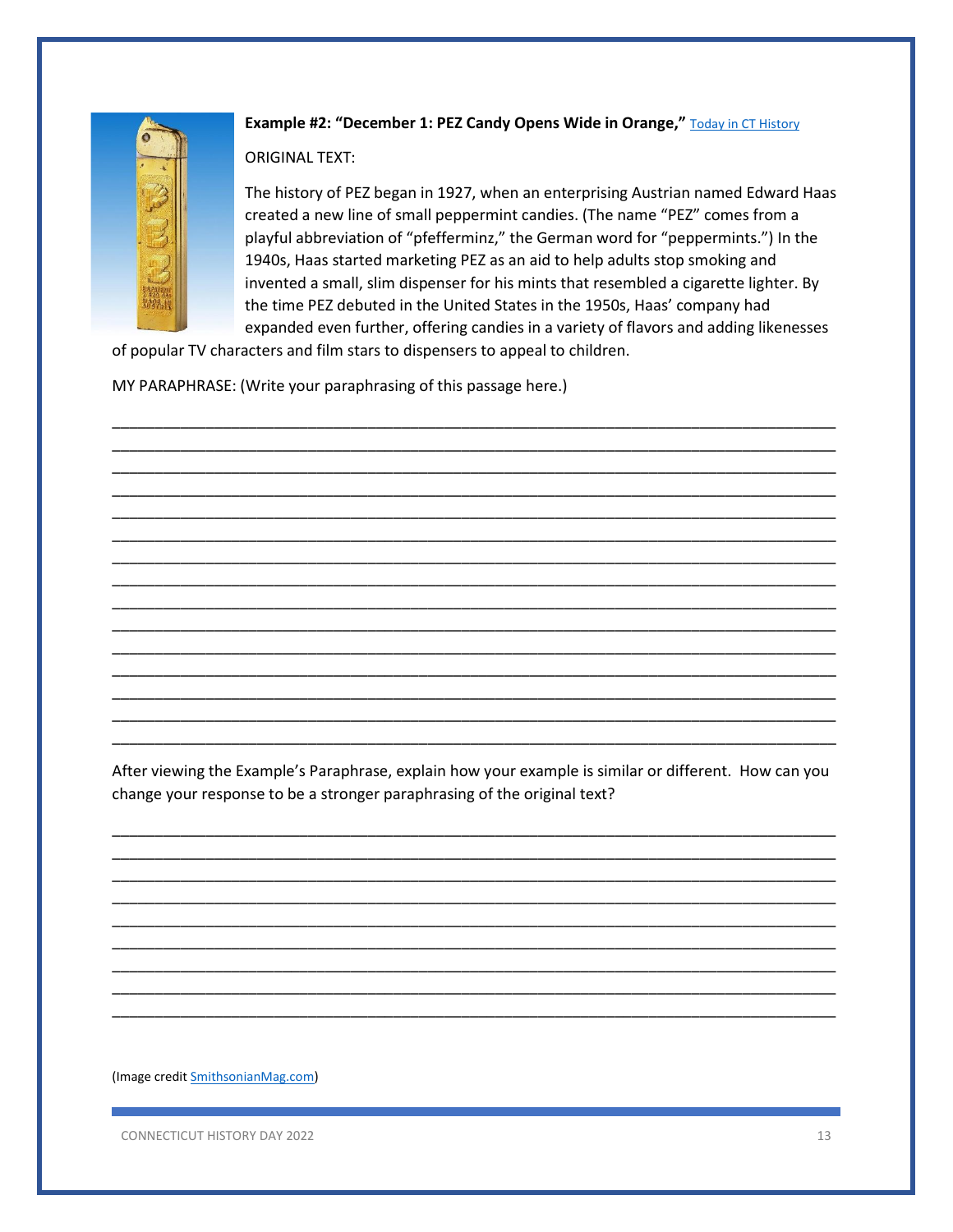## <span id="page-13-0"></span>Benefits of Using Quotes in Academic Writing

NHD acknowledges that students are not yet experts on their topic and must conduct secondary source research to understand the context and significance of the events surrounding their chosen topic. Students must carefully select the passages they choose to quote from primary and secondary sources to highlight and maintain their own voice throughout their project.

#### <span id="page-13-1"></span>Quoting Secondary Sources

To prevent the overuse of secondary quotes, students should only use these sparingly and must incorporate their own analysis and interpretation. Students must cite information from the secondary sources, paraphrased and quoted, both within the project and in the Annotated Bibliography.

Direct quotes are useful when:

- Showing that an authority supports a student's argument.
- Presenting a position to comment on.
- Including especially powerful or historically significant language.
- Paraphrasing or summarizing a particular passage would alter the author's original meaning.
- Connecting with the reader's audience through emotion.

#### <span id="page-13-2"></span>Quoting Primary Sources

When students are determining which primary sources to include in their project, they must analyze these as evidence of their historical argument. Any primary sources used must be properly credited within the project and cited in the Annotated Bibliography.

#### <span id="page-13-3"></span>Formatting Quotations

Whether students are using MLA or Chicago/Turabian style for their writing, there are some useful tips for incorporating quotes into their project. If you/your school has a style preference, be sure to inform the students early so they can correctly document their source citations.

- Use a signal or transition phrase to alert the reader someone else's ideas are being shared.
- The length of the quote will determine if it's an imbedded quote or a block quote.
- Changes in a quote:
	- Ellipsis (...): use when you are omitting words within the quoted text.
	- Brackets ([]): use to add your own comments or correction.
- Punctuation is specific to the writing style (MLA or Chicago/Turabian).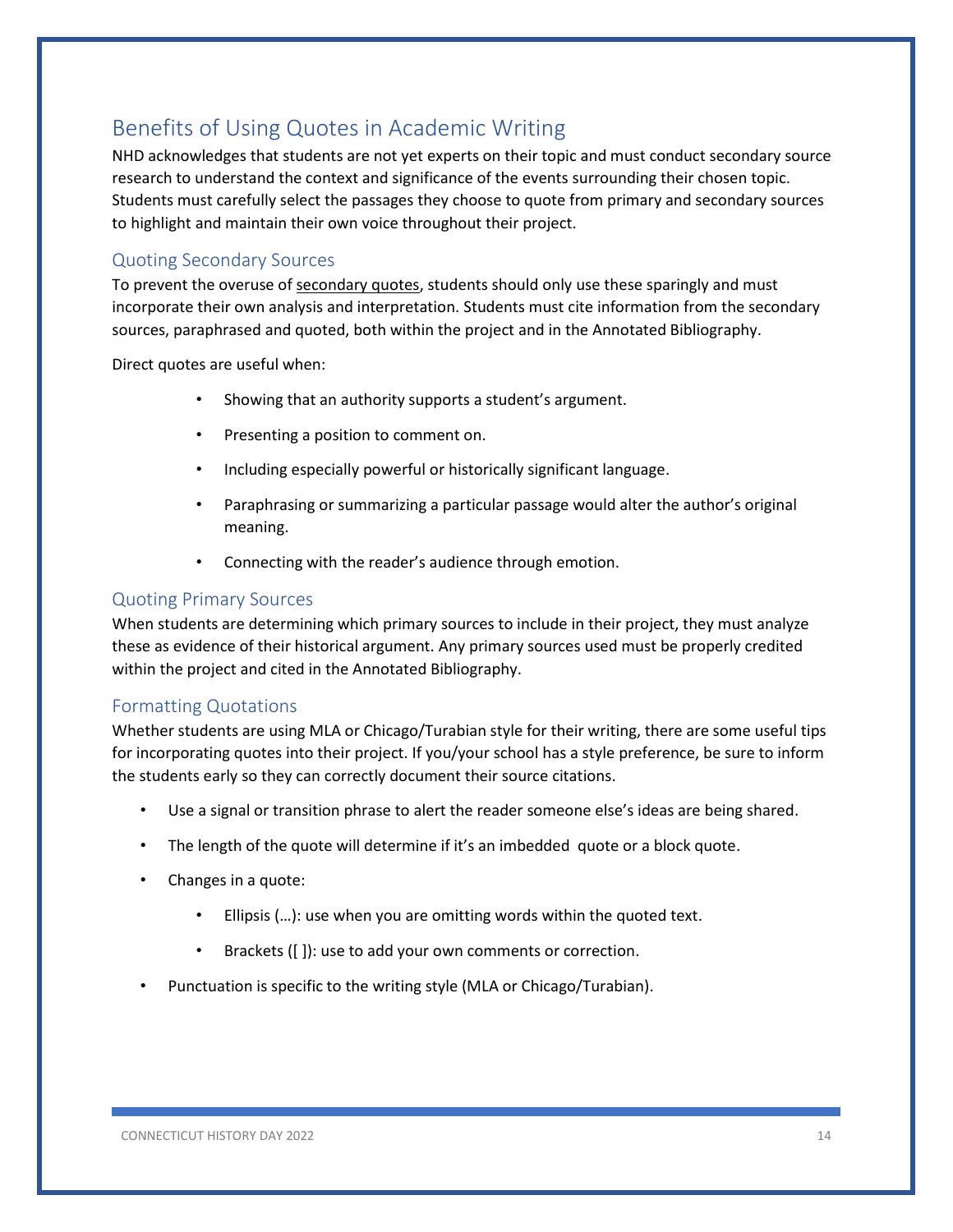#### <span id="page-14-0"></span>Writing with Quotations Practice and Resources

Depending on your own comfort level with writing mechanics, you may find these resources helpful. We also encourage you to consult your English/Language Arts colleagues for current instructional tools your students may already be familiar with.

- [Integrating a Quotation into an Essay Guidelines Handout](https://www.ursinus.edu/live/files/1160-integrating-quotespdf)
- **[Integrating Quotes into a Sentence Presentation](https://www.fcusd.org/cms/lib/CA01001934/Centricity/Domain/1250/Integrating%20Quotes%20Presentation%201.pdf)**
- [Quotation Worksheet](http://faculty.gordonstate.edu/lsanders-senu/Quotation%20Worksheet.pdf)
- [The Quote Sandwich](https://www.washoeschools.net/cms/lib08/NV01912265/Centricity/Domain/253/Social%20Studies/The%20Quote%20Sandwich.pdf)

### <span id="page-14-1"></span>Citing Sources

Providing someone credit for the work they completed is considered a large part of academic integrity. We do this in sports when players are credited with scoring and assisting on the play that led to a score. But somehow in the digital world we now find ourselves in, people have strayed from always honoring this same courtesy to intellectual work.

Students rarely find it acceptable if someone were to copy from them for an assignment or exam, but that is essentially what happens when they fail to cite information they have gathered from their research.

Often this is an unintentional mistake, but sometimes students make a choice to use others' words without proper citation. The best defense is a good offense!

- The most important thing to remember is that if it wasn't the student's idea, THEY MUST CITE IT!
	- Two or more of the author's words verbatim
	- Introduction of facts
	- Summaries or paraphrases of information
- Check style formatting for in-text citations, footnotes, end notes, and bibliography
- History Day Rules require use of MLA or Chicago styles
	- Be consistent!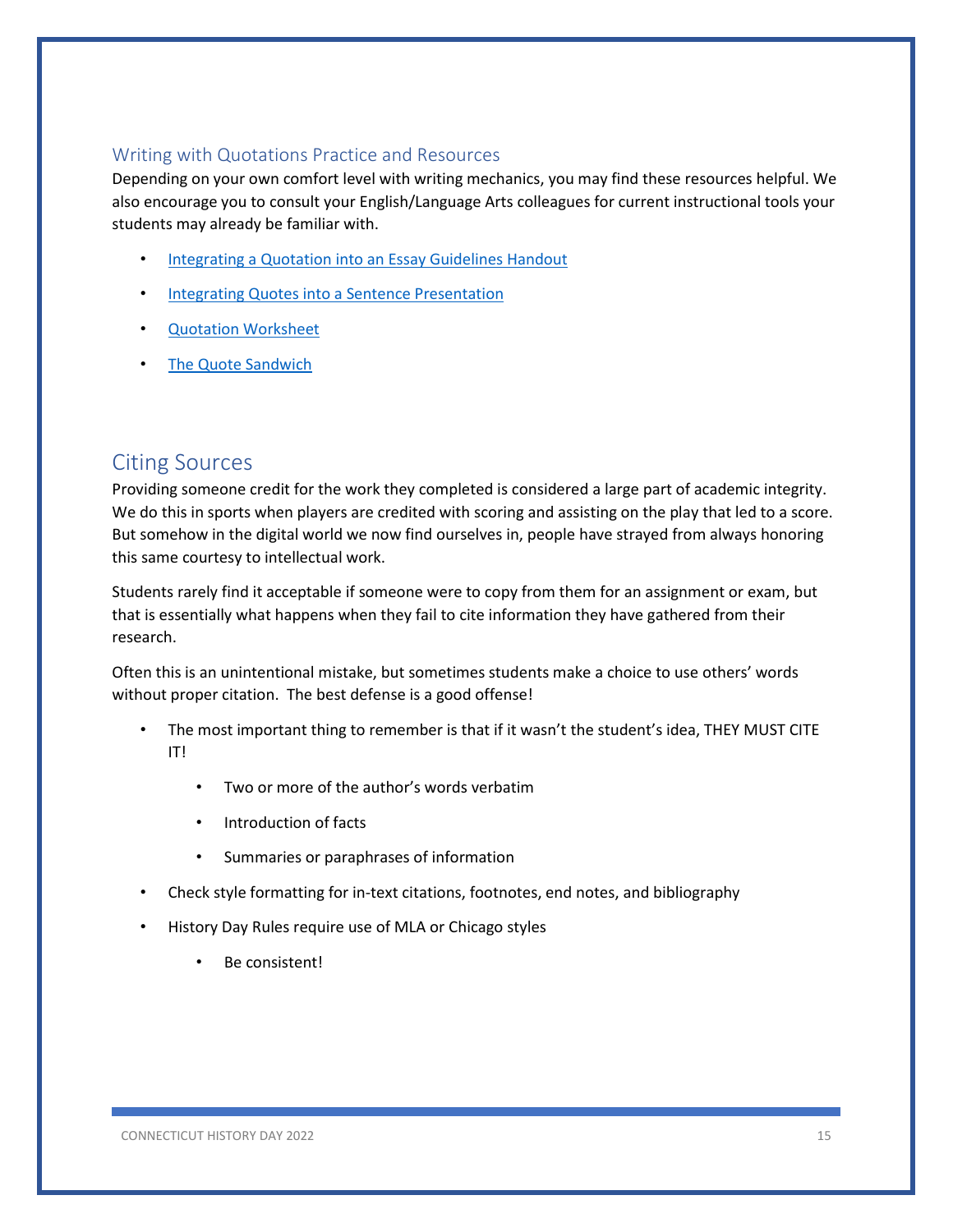### <span id="page-15-0"></span>Source Credit vs. Citation

NHD requires that students completing EXHIBITS and WEBSITES must credit all quotes and visual sources (e.g., photographs, paintings, charts, graphs) within the project and cite in the annotated bibliography. DOCUMENTARY students are required to provide brief source credits for visuals at the end of their documentary and cite in the annotated bibliography. PAPER entries must follow the appropriate style format for in-text citations and the annotated bibliography.

#### <span id="page-15-1"></span>Image Example

Source Credit (used within an exhibit or website): Woodcut, from Historical Scenes in the United States by John Warner Barber. CT Imprints 1812 B234h — Connecticut Historical Society

Caption (optional use with image): The legend of Captain Joseph Wadsworth's bravery to hide the Connecticut Charter in 1687 communicated the colonists' growing frustration with the British crown and was an early cry for independence.

#### Bibliographic Citation:

MLA FORMAT: Barber, John Warner. "Woodcut, from Historical Scenes in the United States ."

ConnecticutHistory.org, 31 Oct. 2020, https://connecticuthistory.org/hiding-the-charter-images-of-joseph-wadsworthslegendary-action/. Accessed 21 Dec. 2021.

#### Use these tools to assist your students with source credits and citations:

[MN History Day Credit vs. Citation Handout](https://www.mnhs.org/sites/default/files/historyday/teachers/curriculum-and-timeline/credit_citatoin_handout.pdf)

[MN History Day: Credits, Captions and Citations Video](https://vimeo.com/441104539)

#### <span id="page-15-2"></span>MLA/Chicago Format Resources and Practice

- **[Easy Bib](https://www.easybib.com/)**
- **[OWL: The Purdue Writing Lab](https://owl.purdue.edu/)**
- [MLA Book Citation: MLA Mixed-Up Citation Exercise](http://depts.washington.edu/trio/quest/citation/apa_mla_citation_game/mla_book.htm)
- [Chicago Style Practice](https://lib.utsa.edu/LearningTechnology/chicago_prac/Chicago%20Style%20Practice.pdf)

#### <span id="page-15-3"></span>NHD Resources for Citing and Annotated Bibliography

The NHD [Annotated Bibliography](https://www.nhd.org/annotated-bibliography) page has lots of resources and examples for citations, annotations, quoting, and paraphrasing.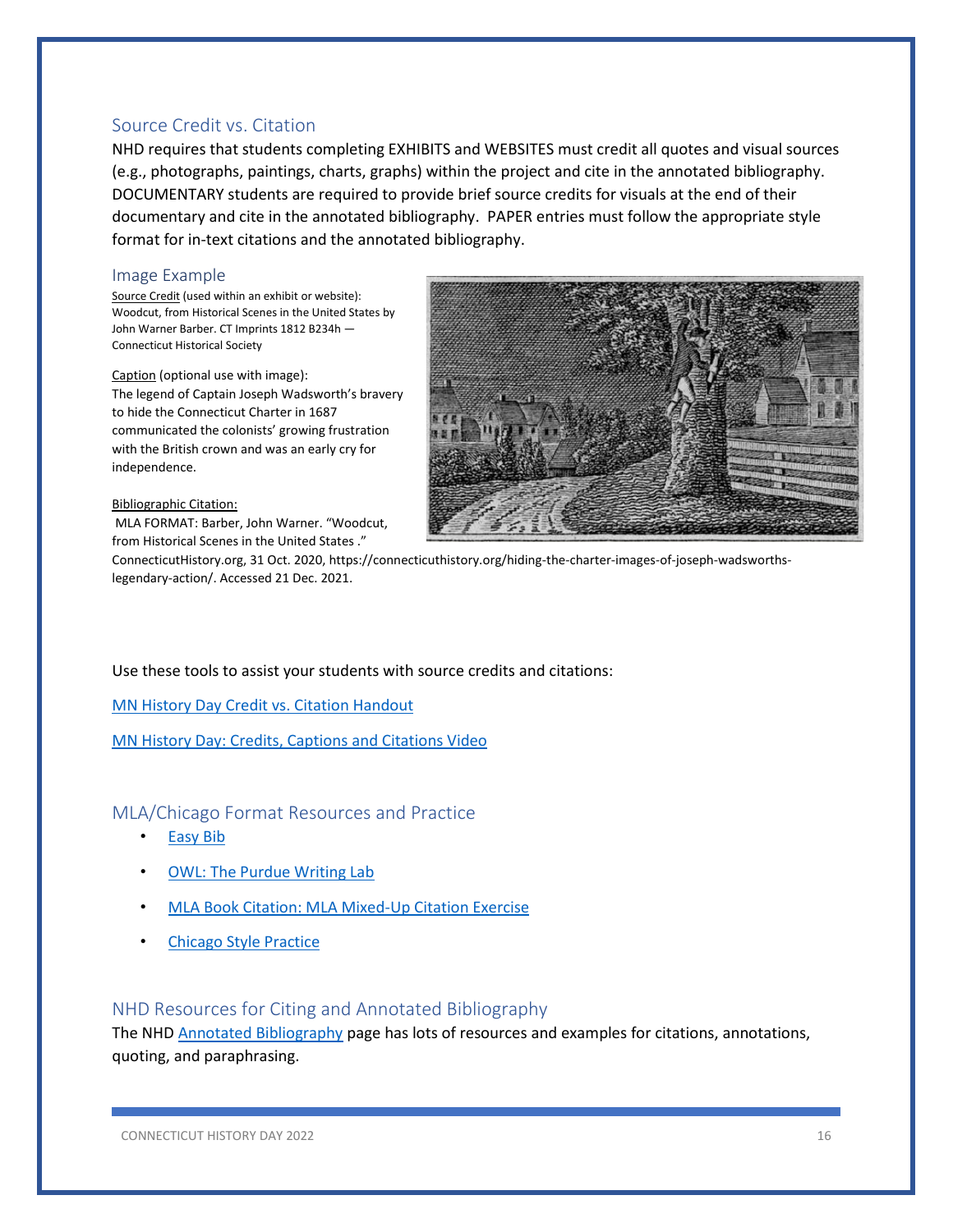## <span id="page-16-0"></span>Student Voice

NHD is embracing the notion of Student Voice to signify the importance it has in a student's development as an independent thinker and writer. This development is a progression that will grow stronger as a student matures. The NHD evaluation form criteria for Student Voice distinguish students on the clarity and balance of their own words/ideas and their supporting evidence.

You can support your students by encouraging them to:

- Consult multiple sources and perspectives to prevent relying on one source
- When taking notes, distinguish their reflections or conclusions from the source's information
- Balance their word choice and academic level within their argument
- Limit use of secondary quotes

Tip: You can have your students watch this quick video for a better description of Student Voice. [NHD Quick Tip Video: What Is Student Voice?](https://www.youtube.com/watch?v=yWOKGBK3_VU&list=PLgMH911UHQ52dJlSyOFmC5YQ1XKCjNrw5&index=1)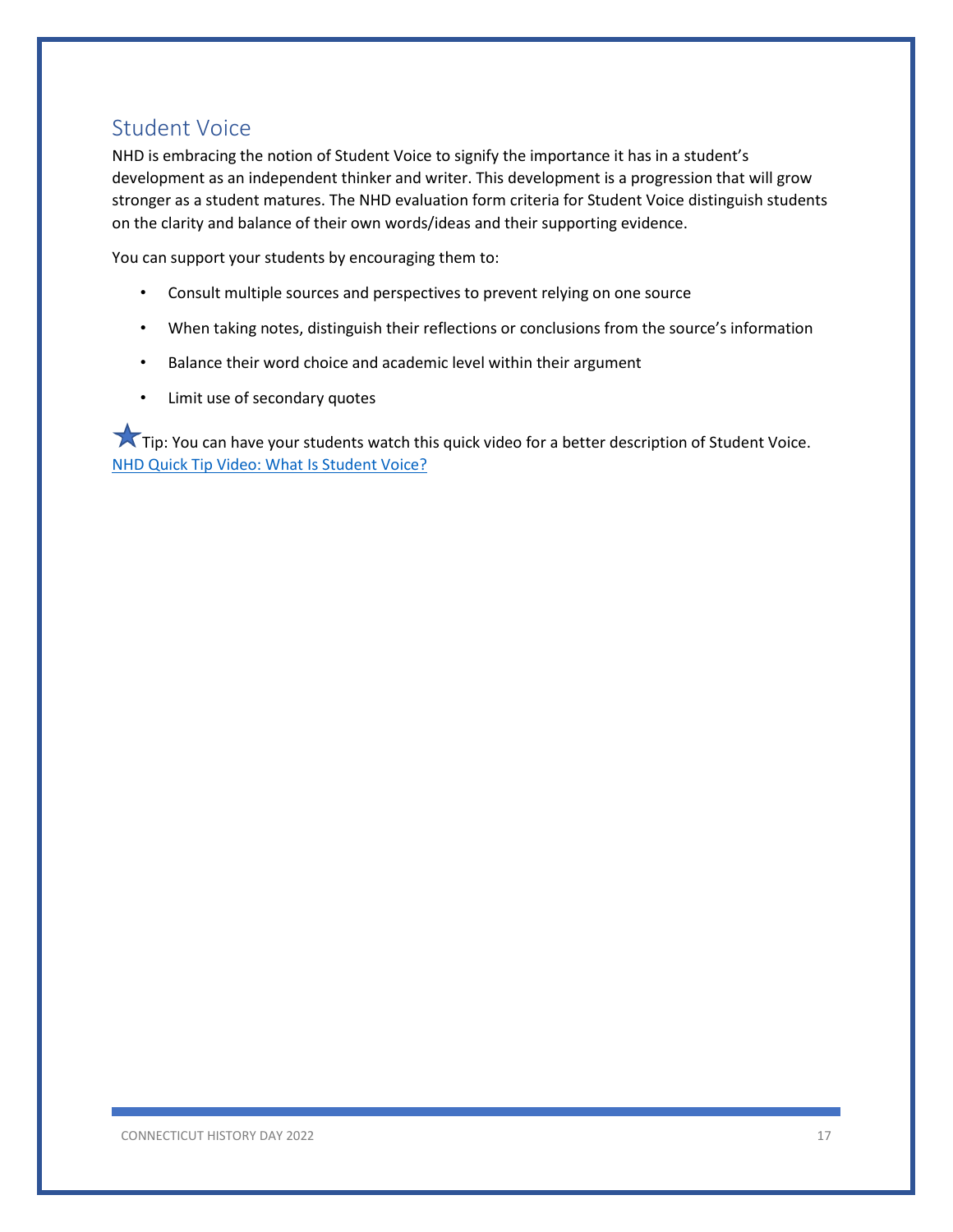## <span id="page-17-0"></span>Bibliography

"Acknowledging, Paraphrasing, and Quoting Sources." Writing Across the Curriculum, University of Wisconsin-Madison Writing Center, 2021, https://dept.writing.wisc.edu/wac/acknowledgingparaphrasing-and-quoting-sources/.

"Annotated Bibliography." NHD, 2018, https://www.nhd.org/annotated-bibliography.

"Chicago Style Practice - UTSA Libraries." Creating Chicago Citations, University of Texas-San Antonio Libraries, https://lib.utsa.edu/LearningTechnology/chicago\_prac/Chicago%20Style%20Practice.pdf.

"Common Note-Taking Methods." Common Note-Taking Methods , University of Tennessee at Chattanooga, 2021, https://www.utc.edu/enrollment-management-and-student-affairs/center-foracademic-support-and-advisement/tips-for-academic-success/note-taking.

Connecticut History Day. "2021-22 CHD Student Handbook." Connecticut History Day, 2021, https://www.historydayct.org/uploads/2/5/6/0/25607955/2021-22\_chd\_student\_handbook.pdf.

"Credit Citation Handout." Minnesota History Day Teachers: Curriculum and Timeline, Minnesota Historical Society, 2021, https://www.mnhs.org/sites/default/files/historyday/teachers/curriculum-andtimeline/credit\_citatoin\_handout.pdf.

"December 1: PEZ Candy Opens Wide in Orange." Today in Connecticut History, Office of the State Historian, 1 Dec. 2021, https://todayincthistory.com/2021/12/01/december-1-pez-candy-opens-widein-orange/.

"How to Use Quotes in Essays and Speeches." Examples, https://examples.yourdictionary.com/articles/how-to-use-quotes-in-essays-and-speeches.html.

Integrating Quotes into Your Sentences. Folsom Cordova Unified School District, 2021, https://www.fcusd.org/cms/lib/CA01001934/Centricity/Domain/1250/Integrating%20Quotations%20Re dux.pdf.

Lynette, Rachel, and Cassi Noack. "Teaching Kids to Paraphrase, Step by Step." Minds in Bloom, 24 Sept. 2020, https://minds-in-bloom.com/teaching-kids-to-paraphrase-step-by-step/.

Minnesota Historical Society. "History Day: Credits, Captions, and Citations." Vimeo, 2020, https://vimeo.com/441104539.

Minnesota Historical Society. "Organizing Information #2: Cornell Notes System." History Day Curriculum and Timeline, Minnesota Historical Society, 2021, https://www.mnhs.org/sites/default/files/historyday/teachers/curriculum-andtimeline/cornell\_notes\_overview\_and\_work\_pages.pdf.

National History Day. "Contest Rule Book - National History Day | NHD." National History Day, 2020, https://www.nhd.org/sites/default/files/NHDRuleBook2021Digital.pdf.

National History Day. "NHD Quick Tip: What Is Student Voice?" YouTube, YouTube, 13 Oct. 2020, https://www.youtube.com/watch?v=yWOKGBK3\_VU&list=PLgMH911UHQ52dJlSyOFmC5YQ1XKCjN rw5&index=2.

CONNECTICUT HISTORY DAY 2022 2023 18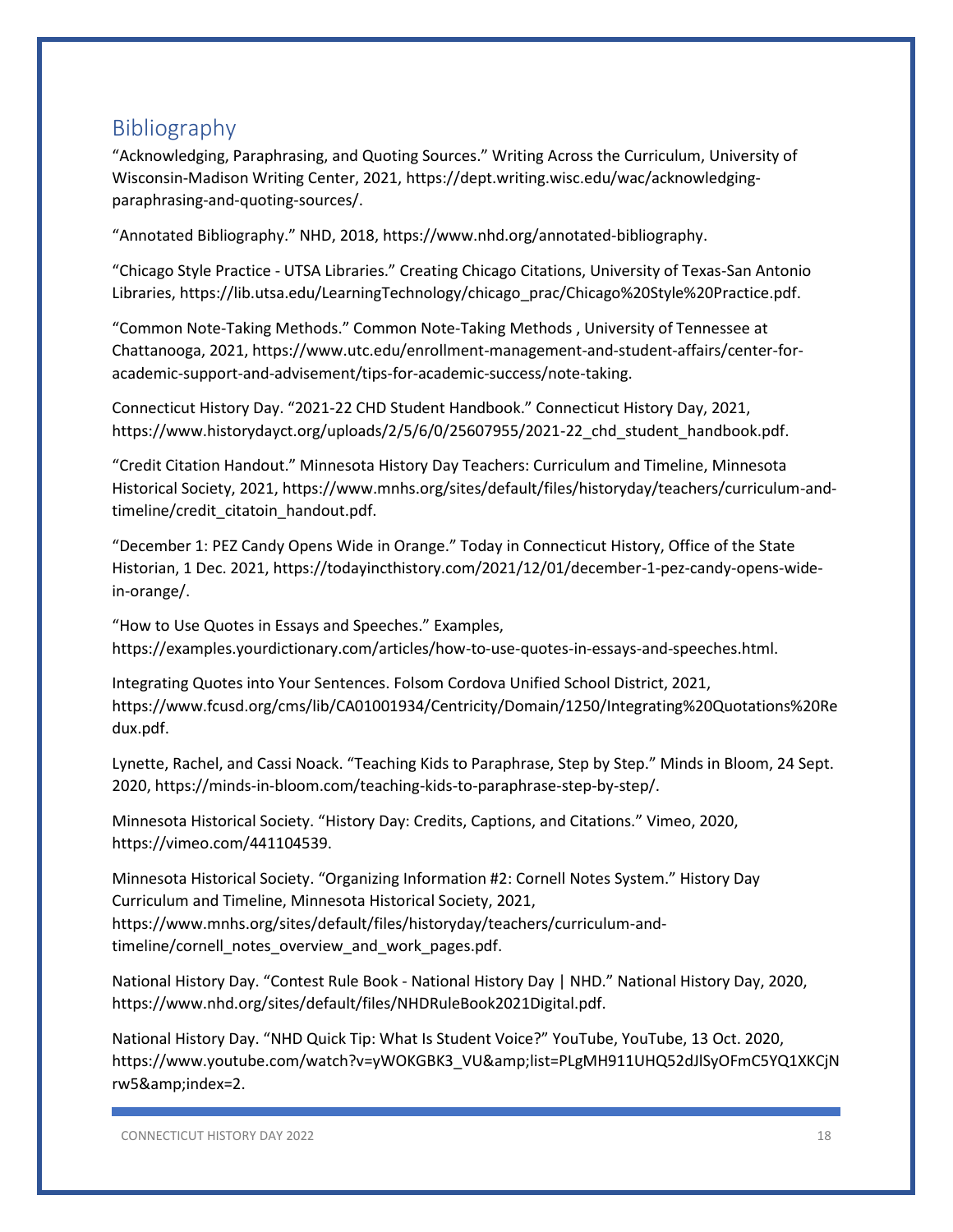National History Day. "Using NoodleTools for NHD." YouTube, YouTube, 30 Oct. 2014, https://www.youtube.com/watch?v=u-6jKpvC9gg.

National History Day, and Library of Congress. "NHD-LoC Teacher Guide to Student Research and Historical Argumentation." National History Day, 2021, https://www.nhd.org/sites/default/files/NHD\_LoCTeacherGuide\_082521\_digital\_webready\_updated.pd f.

"November 23: Connecticut's First African-American Civil War Regiment." Today in Connecticut History, Office of the State Historian, 2021, https://todayincthistory.com/2021/11/23/november-23 connecticuts-first-african-american-civil-war-regiment-4/.

"Paraphrase and Summary." Paraphrase and Summary, University College: University of Toronto, 2021, https://www.uc.utoronto.ca/paraphrase.

Paraphrasing Exercises. 2021,

https://1.cdn.edl.io/j5K9XyMSrF4Cvj7TXZIvRhS4NAdXMoe21RAdrjBR8LxlMBwl.pdf.

Purdue Writing Lab. "Owl // Purdue Writing Lab." Purdue Writing Lab, 2021, https://owl.purdue.edu/.

Purdue Writing Lab. "Paraphrasing // Purdue Writing Lab." Purdue Writing Lab, 2021, https://owl.purdue.edu/owl/research\_and\_citation/using\_research/paraphrase\_exercises/index.html.

"Plagiarism Definition & Meaning." Merriam-Webster, Merriam-Webster, 2021, https://www.merriamwebster.com/dictionary/plagiarism.

Quotation Worksheet. 2018, http://faculty.gordonstate.edu/lsanderssenu/Quotation%20Worksheet.pdf.

Staff, EasyBib. "EasyBib®: Free Bibliography Generator - MLA, APA, Chicago Citation Styles." EasyBib, Chegg, 1 Jan. 2021, https://www.easybib.com/.

The Quote Sandwich. Washoe Schools,

https://www.washoeschools.net/cms/lib08/NV01912265/Centricity/Domain/253/Social%20Studies/The %20Quote%20Sandwich.pdf.

Ursinus College. Integrating a Quote into an Essay. Ursinus College Center for Writing and Speaking, 2021, https://www.ursinus.edu/live/files/1160-integrating-quotespdf.

Wolczyk, David F. "MLA Book Citation: Mixed-up Citation Exercise." MLA Book Citation, University of Washington TRIO Training, 2009,

http://depts.washington.edu/trio/quest/citation/apa\_mla\_citation\_game/mla\_book.htm.

#### **Images**

"Alexander Heritage Newtown, Commissary Sergeant, 29th Regiment." ConnecticutHistory.org, 2021, https://connecticuthistory.org/connecticut-29th-mustered-into-service-today-in-history/.